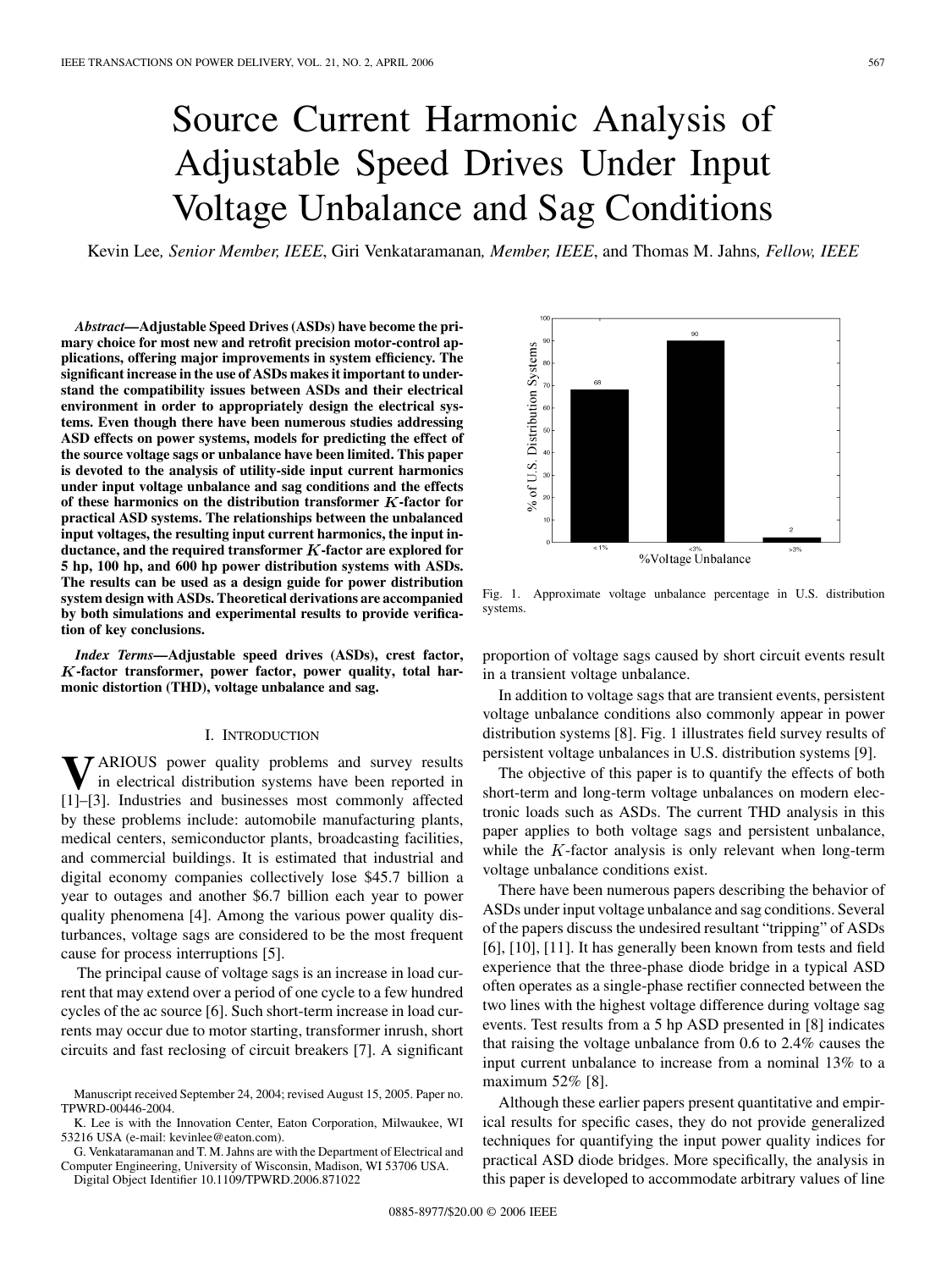impedance and FINITE values of dc bus capacitance that include the effects of the resulting ripple in the dc link voltage.

In addition, the critical boundary conditions separating threephase and single-phase operation of the rectifier bridge have not been evaluated in previous literature. The objective of this paper is to develop analytical techniques to determine the input current harmonic characteristics and the required transformer  $K$ -factor resulting from variable amplitudes of input voltage unbalance and different input inductance values for practical ASDs ranging from 5 hp to 600 hp.

Among the various power quality indices,  $K$ -factor is used as a measure of the additional losses attributable to harmonics and the resulting eddy current losses with 60 Hz excitation.  $K$ -factor is defined in Underwriters Laboratories Inc. standard UL 1561: "Dry-Type General Purpose and Power Transformers." It represents a derating factor for a transformer that indicates its suitability for use with loads that draw nonsinusoidal currents. It is particularly useful for specifying transformers that are connected to nonlinear loads such as ASD systems.

Transformers with  $K$ -factor ratings of 4, 7, 13, 20 and 30 are often available for ASD applications. Making the correct selection of the  $K$ -factor ensures appropriate safety levels while minimizing the overall system cost. Parameters that influence the required transformer  $K$ -factor include the input line inductance values, the dc bus capacitance value, the input voltage unbalanced amplitudes and phase angles, and the load conditions. Results presented in this paper will quantify the impact of these parameters on the transformer  $K$ -factor. More specifically, the theoretical model presented in the paper makes it possible to analyze the line source current harmonics to develop an accurate evaluation of the input current  $K$ -factor.

The theoretical model is verified using computer simulations of 5 hp, 100 hp, and 600 hp ASDs. Experimental verification results gathered from a 5 hp ASD system are also presented.

It is important to point out that single-phase operation caused by unbalanced voltage can seriously overload the diodes in the front-end rectifier stage. For example, the front-end diodes are already operating at their rated current levels when the ASD is delivering 50% rated power during single-phase rectifier operation [\[14](#page-9-0)]. Increasing the motor load above 50% under these input conditions creates risks of damage to these devices unless they are designed with extra margins in their current ratings. Since the focus of this paper is on the input current harmonics and resulting transformer  $K$ -factor rating, it will be assumed that the rectifier stage diodes have been selected with appropriate ratings to handle the increased currents during voltage unbalance operation.

## II. CLASSIFICATION OF VOLTAGE UNBALANCE AND SAGS

Results from power quality surveys generally indicate that the most common voltage sags in three-phase power systems fall into the categories of type A, C and D  $[1]$  $[1]$ ,  $[7]$  $[7]$ . All three phase voltages drop in magnitude by the same amount for type A voltage sags.

On the other hand, the three phase voltages are not equal during either type C or D sags. Fig. 2 illustrates the three-phase voltage phasors under unbalanced conditions for types C and



Fig. 2. Phasor diagrams of types C and D three-phase input voltage unbalances.

D sags. In this paper, the focus is on the effects of type D unbalance on the operation of a three-phase rectifier, although the analytical method presented here can be extended to study the effect of type C sags and unbalances as well. Detailed analysis and results for type C sags and unbalances can be found in [[14\]](#page-9-0).

The severity of the voltage sag is defined through its "characteristic complex voltage,"  $\overline{V}$ . The input phase voltage expressions for a type D sag can be expressed in terms of this characteristic complex voltage value as

$$
\overline{V}_a = \overline{V}
$$
 [pu] (1)

$$
\overline{V}_b = -\frac{1}{2} \cdot \overline{V} - j\frac{\sqrt{3}}{2} \cdot \overline{F} \qquad \text{[pu]} \tag{2}
$$

$$
\overline{V}_c = -\frac{1}{2} \cdot \overline{V} + j\frac{\sqrt{3}}{2} \cdot \overline{F} \qquad \text{[pu]}
$$
 (3)

where  $\overline{F}$  is known as the PN factor. Collected results from the field show that the amplitude of this PN factor  $\overline{F}$  typically varies between 0.9 and 1.0 [[1\]](#page-8-0).

Although the classification based on the type of sag is useful in studying their effects on circuits, it is common to quantify the amount of unbalance using percentages. Applying the IEEE definition of phase-voltage unbalance in three-phase systems [[15\]](#page-9-0), the amount of voltage unbalance is expressed as

$$
unbalance\% = \frac{|V_{avg} - V_{\Phi}|}{V_{avg}} * 100 \quad [\%]
$$
 (4)

$$
V_{avg} = \frac{V_a + V_b + V_c}{3} \qquad \text{[pu]} \tag{5}
$$

where  $unbalance\%$  represents the maximum phase voltage deviation from the average phase voltage amplitude, expressed in per cent.  $V_{\Phi}$  is the maximum or minimum amplitude of the three input phase rms voltage amplitudes  $(V_a, V_b, V_c)$  while  $V_{avg}$  is the average voltage amplitude.

Having defined the particular type of sag to be studied, along with a measure for the amount of the sag, their effect on the operation of three phase passive diode bridge rectifier is presented further to evaluate worst-case operating conditions.

## III. THEORETICAL ANALYSIS OF WORST CASE INPUT CURRENT WAVEFORM QUALITY

## *A. Circuit Diagrams*

Fig. 3 shows the schematic of a typical adjustable speed drive [[16\]](#page-9-0). The three-phase ac input voltages are fed to a three-phase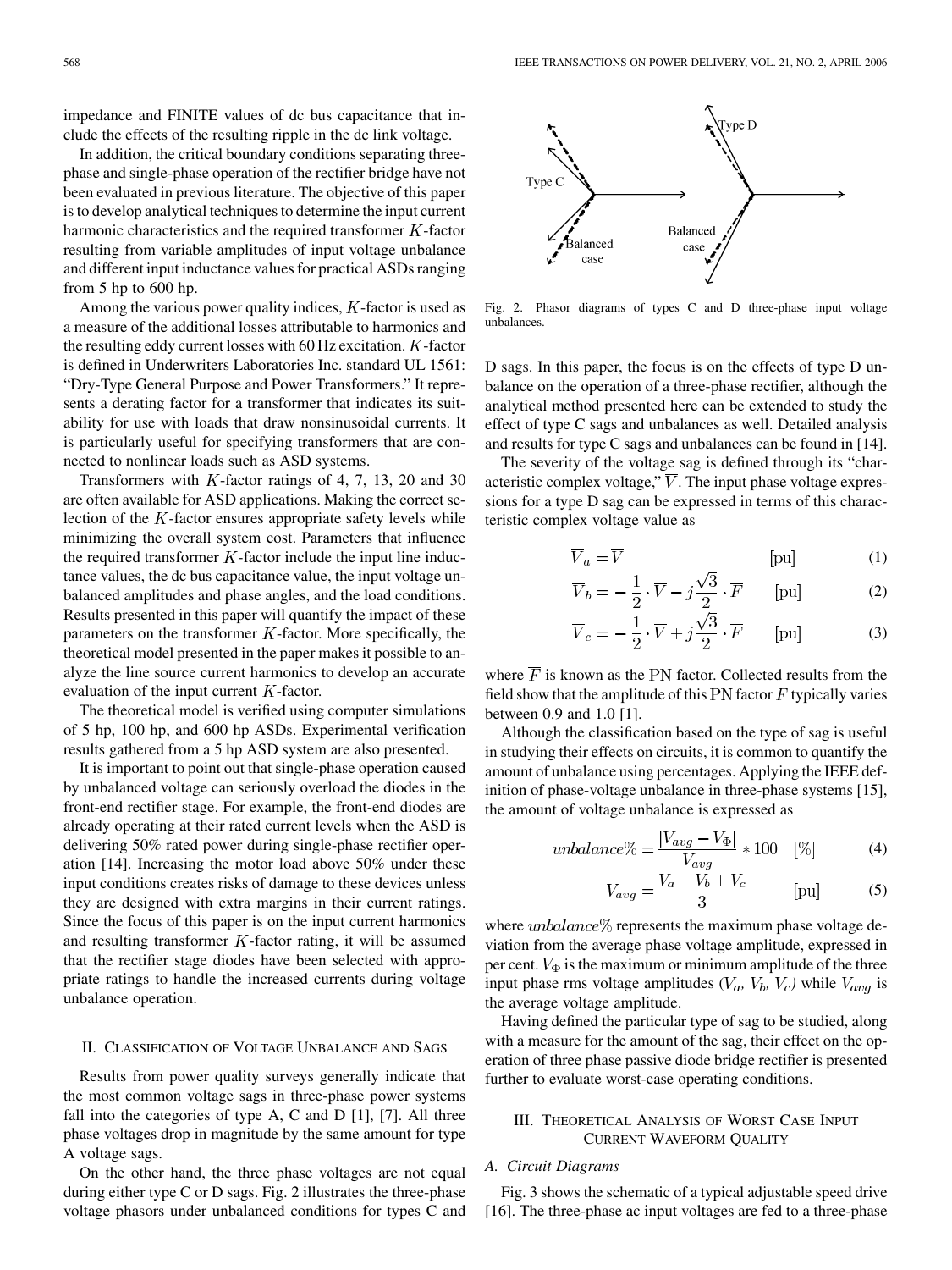

Fig. 3. Power circuit diagram of a typical ASD.



Fig. 4. Single-phase operation under input voltage unbalance and types C or D sag conditions.

diode  $(D_1 - D_6)$  bridge rectifier through three ac line reactors  $L_a$ ,  $L_b$ , and  $L_c$  that have series resistances  $R_a$ ,  $R_b$ , and  $R_c$ , respectively. These impedances can be modeled to include the impedance of the ac line as well. The dc bus voltage is supported by dc bus capacitors represented by  $C_d$ . The PWM inverter uses IGBTs  $(SW_1$ - $SW_6$ ) to create three-phase ac voltage of variable frequency and magnitude that is delivered to the motor.

Under balanced line excitation conditions, the current waveforms drawn by the rectifier are symmetrical in all the three phases, although they may be rich in harmonics. The harmonic content of such waveforms is well known.

However, under types C and D voltage sag conditions, ASDs can easily transfer into the single-phase excitation conditions, even with a small amount of voltage imbalance. During types C and D voltage sags, the input line voltages have different amplitudes. The diodes in the front-end rectifier bridge only conduct to charge the dc bus capacitor bank when the input line-to-line voltage amplitude is higher than the dc bus voltage. As a result, the ASD enters single-phase operation when only four out of the six diodes conduct current during each cycle. The parameters affecting entry into single-phase operation will be discussed in the next subsection.

Under such single-phase operating conditions, the equivalent circuit for the three-phase rectifier can be reduced as shown in Fig. 4. Assuming that the input line impedances are balanced  $(L_a = L_b = L_c, R_a = R_b = R_c)$ , then  $L_s = 2 \times L_a$ ,  $R_s = 2 \times R_a$  in Fig. 4. In the subsequent discussion and figures,  $V<sub>s</sub>$  is the line-to-line voltage.

## *B. Boundary Conditions for Single Phase Conduction*

It is important to identify the conditions when ASDs enter into single-phase operation during input voltage unbalance or



Fig. 5. Threshold boundaries between single- and three-phase operation for two load values (type C, 2.5% unbalance).

sag events. This process can be rather complex because it involves interactions among all the following circuit quantities: the characteristics of the unbalance or sag events, input inductance, dc bus capacitance, and the load impedance.

As an example, Fig. 5 provides the analytical results predicting the boundary conditions between three- and single-phase operation obtained using computer simulations for a 5 hp, 460 V ASD system. The voltage sag condition is type C with an rms unbalance of 2.5%. These results confirm that a small unbalance among the input voltages can result in single-phase excitation of the ASD.

Fig. 5 illustrates these trends: (a) Smaller line inductance or smaller dc bus capacitance lower the threshold for the ASD to enter into single-phase operation as the unbalance increases; and (b) a lighter load also encourages the ASD to transfer into single-phase operation with increases in unbalance. The boundary conditions for type D can be evaluated in the similar manner and exhibit similar trends.

## *C. Dynamic Solution of Input Currents*

The equivalent circuit of the rectifier system under singlephase operating conditions with discontinuous conduction is illustrated in Fig. 4. Depending on the conduction state of the diodes, the circuit operation can be broken down further into four modes (a)-(d) as illustrated in Fig. 6. In mode (a), diodes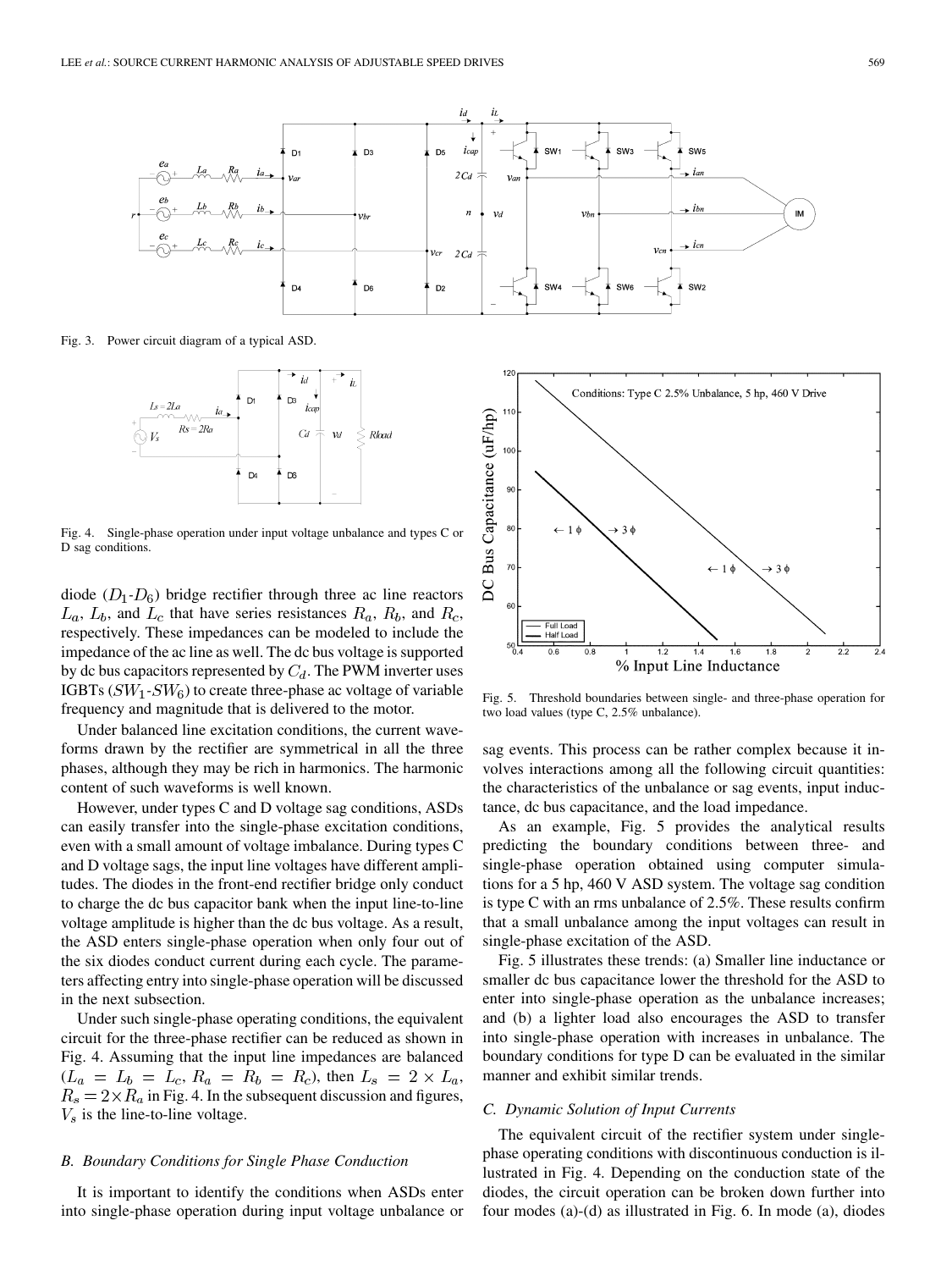

Fig. 6. Equivalent circuits of an ASD rectifier during single-phase operation during its four modes depending on the conduction state of the diodes.

 $D_1$  and  $D_2$  are conducting; in mode (c), diodes  $D_3$  and  $D_4$  are conducting. During modes (b) and (d), all of the diodes are in their off states. The circuit operation cyclically steps through these four modes  $(a)-(b)-(c)-(d)-(a)$ … in a sequential manner, driven by the periodic variation of the input ac voltage amplitude.

The input line current and the dc bus voltage react to the ac voltage amplitude and determine the instants at which the different operating modes begin and end. In particular, during modes (a) and (c), the system is governed by an energy exchange between the source, load, the inductor and the capacitor, and, hence, may be considered the power transfer interval. During modes (b) and (d), the energy stored in the capacitor is used to supply the load, corresponding to discharge intervals. Typical dc bus voltage and inductor current waveforms over an entire ac cycle are illustrated in Fig. 7. The power transfer interval may be defined to begin at the inception point  $(t_{in})$ , and end at the extinction point  $(t_{ex})$ .

In Fig. 4, when the pulsewidth-modulation (PWM) inverter is modeled as a resistive load, the dc bus current  $(i_d)$  and voltage  $(V_d)$  can be identified as state variables in a second-order system. As indicated in Fig. 6(a), circuit operation is governed by a second-order differential equation coupling the dynamics of the inductor current and the capacitor voltage, excited by the sinusoidal ac voltage waveform [\[16](#page-9-0)].

Figs. 6 and 7 show that the solution of the circuit operation needs to be developed for only one half cycle of the ac voltage waveform. The circuit solution developed for modes (a) and (b) can be readily extended to modes (c) and (d) through translations in time. During mode (b), the ac current is zero and the dc bus voltage follows a decaying exponential trajectory for which the time constant is defined by the load resistance and the dc bus capacitance. Therefore, the only remaining mode that needs to be solved is mode (a), as described below.

The dc bus voltage solution to the second-order differential equation for an under-damped system can be expressed as

$$
V_d(t) = V_{pk} \{ A \cdot e^{-t/\tau} \cdot \cos[\Omega(t - t_x)] + N \cdot \cos[\omega t - \phi)] \} \text{ [V] (6)}
$$

where  $\tau$  is the equivalent damping time constant of the second-order system,  $\omega$  is the ac excitation frequency, and  $\Omega$  is



Fig. 7. Typical dc bus voltage and ac current waveforms during four operating modes of single-phase rectifier operation.

the equivalent damped resonant frequency of the second-order system. The first term in  $(6)$  represents the natural response of the second-order resonant circuit to a set of arbitrary initial conditions, and the second term in (6) represents the forced response of the circuit to the sinusoidal excitation. The values of A and  $t_x$  are determined to meet the initial conditions of the second-order circuit. The values of N and  $t_x$  are determined by solving the equivalent circuit at the excitation frequency. The resonant circuit quantities  $\tau$  and  $\Omega$  can be calculated as

$$
\tau = \frac{2}{\frac{R_s}{L_s} + \frac{1}{R_L C_d}} \quad \text{[sec]} \tag{7}
$$

$$
\Omega = \sqrt{\frac{1 + \frac{R_s}{R_L}}{L_s C_d}} - \frac{1}{\tau^2} \quad \left[\frac{\text{rad}}{\text{s}}\right] \tag{8}
$$

The magnitude N and the phase delay  $\phi$  caused by the forced excitation voltage acting on the voltage divider formed by the filter-load network can be determined as

$$
N = \left| \frac{R_L || \frac{1}{j\omega C_d}}{R_s + j\omega L_s + R_L || \frac{1}{j\omega C_d}} \right|
$$
\n<sup>(9)</sup>

$$
\phi = \angle \left[ \frac{R_L ||\frac{1}{j\omega C_d}}{R_s + j\omega L_s + R_L ||\frac{1}{j\omega C_d}} \right] \quad \text{[rad]} \tag{10}
$$

For typical practical values of load resistance, line resistance, line reactance, and dc bus capacitance values as expressed in Fig. 5, the time constant  $\tau$  is much larger than the half period of the ac waveform, and the damped resonant frequency of the second-order system is practically equal to the undamped resonant frequency of the  $LC$  circuit. Furthermore, the phase shift  $\phi$  of the resonant network at the excitation frequency is practically zero. Under these conditions the following approximate solution can be developed:

$$
V_d'(t) = V_{pk}[A \cdot \cos[\Omega'(t - t_x)] + N \cdot \cos \omega t] \quad [V] \tag{11}
$$

$$
\Omega' = \frac{1}{\sqrt{L_s C_d}} \qquad \left[\frac{\text{rad}}{\text{s}}\right] \tag{12}
$$

From examination of Fig. 7, it may be concluded that at the inception of mode (a), when  $t = t_{in}$ , the ac excitation voltage  $V_s \cos(\omega t)$  is equal to the dc bus voltage. This forms one of the initial conditions to determine the amplitude  $A$  of the natural response, formulated as follows:

$$
V_{pk} \cdot \cos \omega t_{in} = V_{pk} \left[ A \cdot \cos[\Omega'(t_{in} - t_x)] + N \cdot \cos \omega t_{in} \right] \text{ [V]}
$$
\n(13)

Furthermore, the inductor current is zero at the inception time instant. Thus, the capacitor current is equal and opposite to the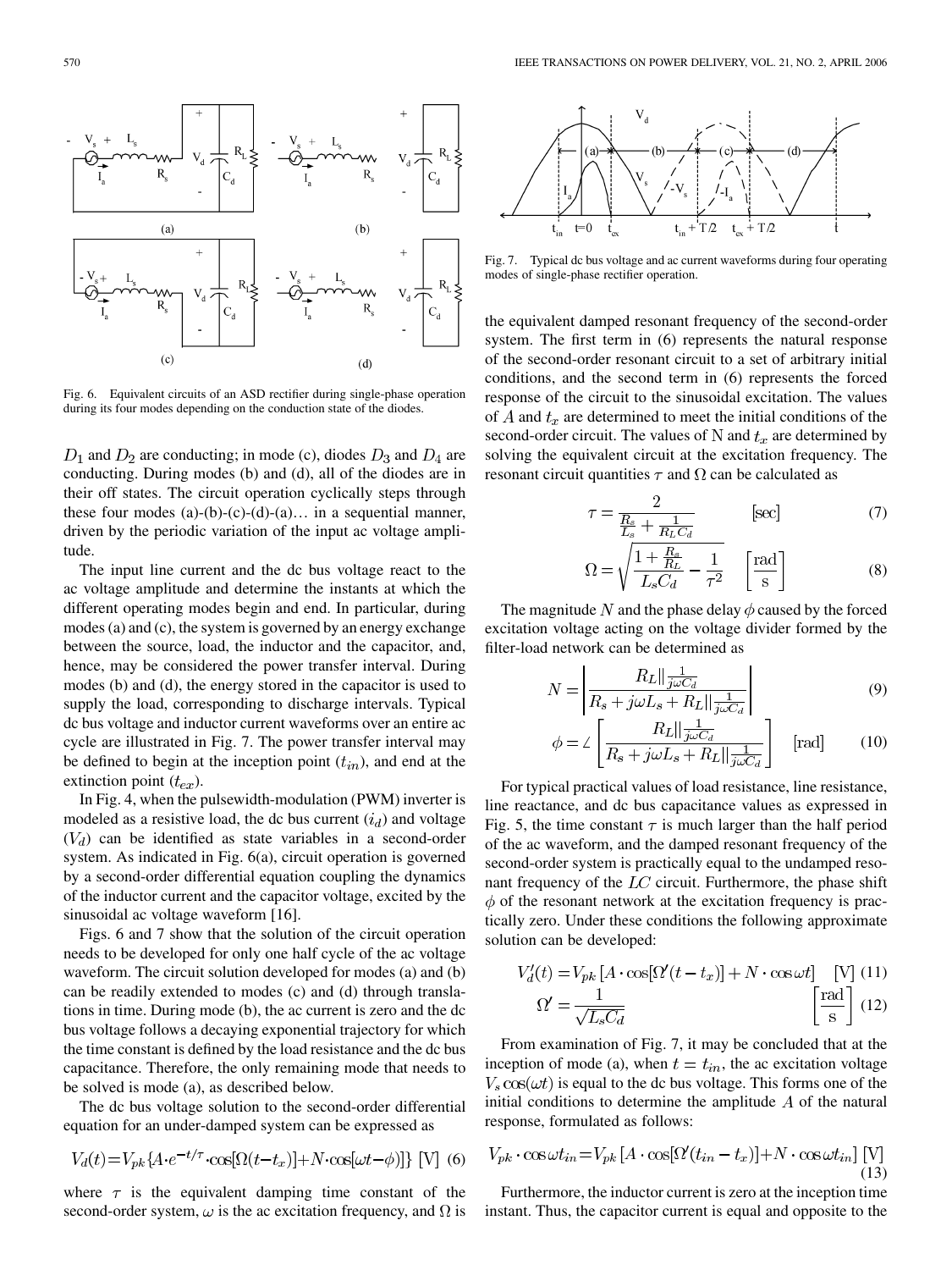load current. This can be formulated as a second constraining initial condition as follows:

$$
\frac{V_{pk} \cos \omega t_{in}}{R_L}
$$
  
=  $V_{pk} [A\Omega' C_d \sin[\Omega'(t_{in} - t_x)] + N\omega C_d \sin \omega t_{in}]$  [A] (14)  
Solving the trigonometric (13) and (14) together simultaneously

Solving the trigonometric  $(13)$  and  $(14)$  together ously,  $A$  and  $t_x$  are obtained as

$$
A = \left| (1 - N)\cos\omega t_{in} + \frac{j}{\Omega'} \left\{ \frac{1}{R_L C_d} \cos\omega t_{in} - N\omega \sin\omega t_{in} \right\} \right|
$$
  
\n
$$
t_x = \frac{1}{\Omega} \left[ t_{in}
$$
  
\n
$$
- \angle \left( (1 - N)\cos\omega t_{in} + \frac{j}{\Omega'} \left\{ \frac{1}{R_L C_d} \cos\omega t_{in} - N\omega \sin\omega t_{in} \right\} \right) \right]
$$
  
\n[see] (16)

Using this expression, the solutions for the dc bus voltage  $V_d$ and current  $i_d$  for the under-damped second-order system can then be expressed as shown in (17) and (18) at the bottom of the page.

The closed-form expressions for the dc bus current  $i_d$  and voltage  $V_d$  can then be used to calculate key power quality indices including the total harmonic distortion of the input current and the transformer  $K$ -factor, as follows:

$$
THD_i = \frac{\sqrt{\sum_{h=1}^h I_h^2}}{I_1} * 100 \quad [\%]
$$
 (19)

$$
K = \sum_{h=1}^{h=h_{\text{max}}} I_h^2 \cdot h^2
$$
 (20)

In the K-factor expression of (20),  $I<sub>h</sub>$  is the rms current amplitude at harmonic order  $h$  represented in per unit of rated rms load current. More details about the  $K$ -factor can be found in UL 1561.

## *D. Theoretical Results*

Applying the closed-form equations for the dc bus current  $i_d$  and voltage  $V_d$  from the previous section, detailed Fourier harmonic analysis of the input currents can be performed. The results are illustrated in more detail for a particular case consisting of 2.5% type D unbalance in the input voltage with 1% line inductance at 50% load. Modern ASDs available in the market have a typical dc bus capacitance between 75 and 360  $\mu$ F/kW [\[10\]](#page-9-0), or 56–268  $\mu$ F/hp. A dc bus capacitance based on 66  $\mu$ F/hp (i.e., 330  $\mu$ F for the 5 hp ASD) is used in this analysis.



Fig. 8. A 5 hp input phase A current waveform and its harmonic spectrum during type D 2.5% unbalance conditions.



Fig. 9. A 5 hp input phase B current waveform and its harmonic spectrum for type D 2.5% unbalance conditions..

Figs. 8 and 9 show the input current waveforms in phases A and B and their harmonic spectra, respectively. The uncharacteristic triplen harmonics (3rd, 9th, etc.) are present under unbalanced input voltage conditions. Phases A and B under the type D unbalance are in single-phase conduction with unequal current amplitudes. The return path for the phase A and B currents is through phase C. There are two unequal peaks in the phase C current during each half cycle as will be apparent in both the simulation and experimental results.

Under these unbalanced operating conditions, the calculated input current total harmonic distortions (THD) values are 132.2% and 109.4% in phases A and B, respectively. The corresponding transformer  $K$ -factor values are 1.02 and 4.49.

In comparison, under balanced operating conditions, the three-phase bridge rectifier exhibits an input current THD of 58.1% [\[8](#page-9-0)]. Through computer simulation and analysis, the

$$
V_d(t) = \begin{cases} V_{pk}[A\cos[\Omega(t-t_x)] + N\cos(\omega t)] & t_{in} < t < t_{ex} \\ V_d(t_{ex}) \cdot e^{-(t-t_{ex})/C_{dc}R_L} & t_{ex} < t < t_{in} + \frac{T}{2} \end{cases}
$$
 [V]  
\n
$$
i_d(t) = \begin{cases} 0, & 0 < t < t_{in} \\ -V_{pk}[A\Omega C_d\sin[\Omega(t-t_x)] + N\omega C_d\sin(\omega t)] + \frac{V_{pk}[A\cos[\Omega(t-t_x)] + N\cos(\omega t)]}{R_L}, & t_{in} \le t \le t_{ex} \\ 0, & t_{ex} < t < t_{in} + \frac{T}{2} \end{cases}
$$
 [A] (18)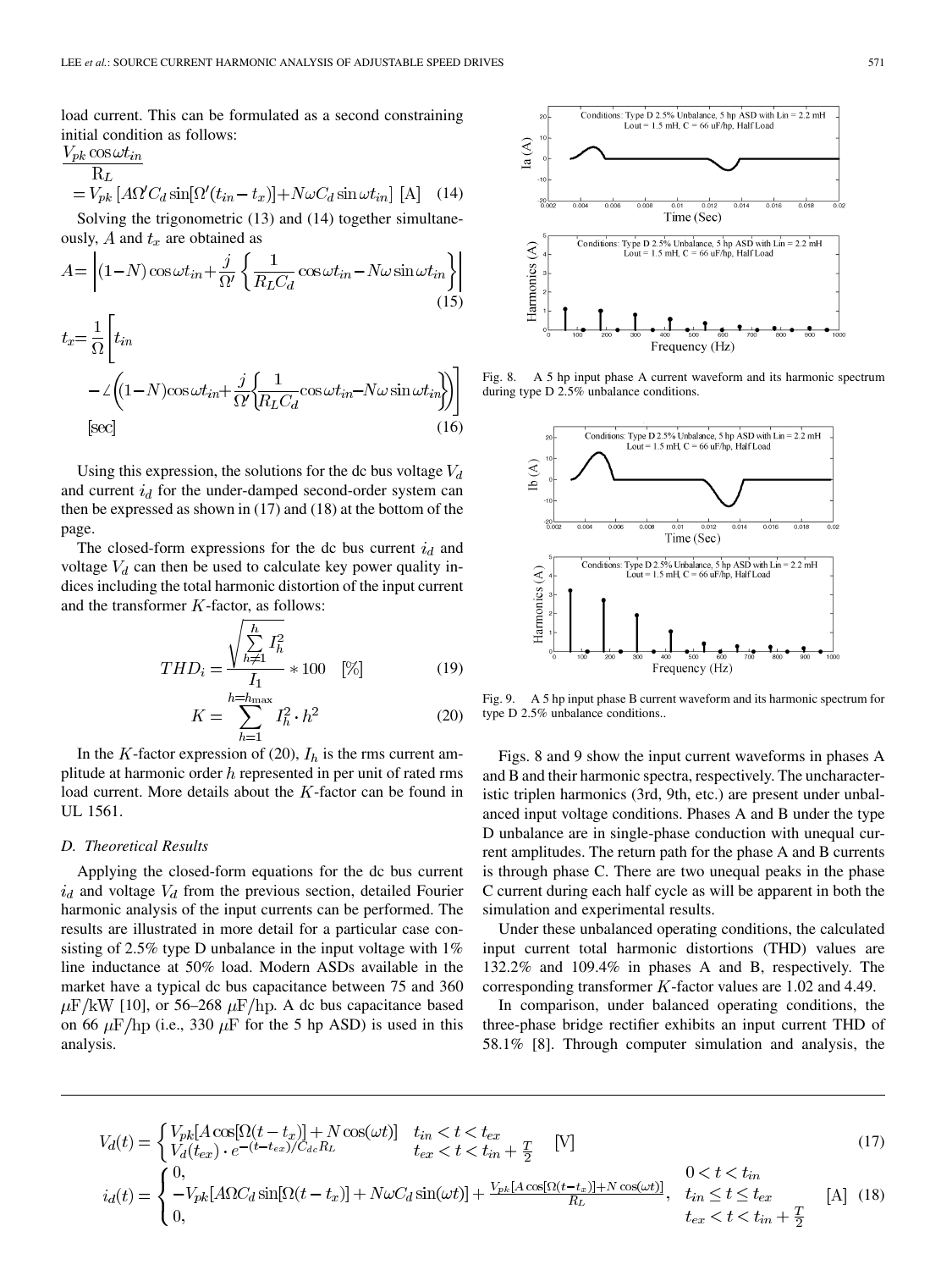

Fig. 10. A 5 hp ASD input phase current waveforms for Phase A, B, and C from top to bottom for type D 2.5% input voltage unbalance.

TABLE I VARIOUS ASD SYSTEM INPUT CURRENT THD RESULTS COMPARISON. CONDITIONS: TYPE D, 2.5% INPUT VOLTAGE UNBALANCE,  $L_a = 3\%, 50\%$  LOAD

| <b>THD:</b> | 5 <sub>hp</sub> | 100 hp | $600$ hp |
|-------------|-----------------|--------|----------|
| Phase A     | 131.4%          | 94.32% | 89.05%   |
| Phase B     | 108.8%          | 93.83% | 89.02%   |
| Phase C     | 83.92%          | 73.62% | 69.73%   |

input  $K$ -factor for the balanced case is 2.69 for all three phases. As indicated above, these power quality indices are degraded under input voltage unbalance and sag conditions.

#### IV. SIMULATION ANALYSIS

A detailed computer simulation of the system illustrated in Fig. 3 was developed in order to verify the analytical results and to evaluate the input current harmonic characteristics and the transformer  $K$ -factor for 5 hp, 100 hp, and 600 hp ASDs. Although the analytical models were developed on the basis of a resistive load, the simulation utilized the complete model of the inverter including the space vector pulse-width modulation (SVPWM) algorithm.

Computer simulation was carried out using the Simplorer [[18\]](#page-9-0) circuit simulator. The circuit parameters used in the simulation are  $R_a = 10 \text{ m}\Omega$ ,  $L_a = 1\%, 3\%, \text{ and } 5\%, C_d = 330 \text{ }\mu\text{F}$ , 3300  $\mu$ F, and 19.8 mF for the 5 hp, 100 hp, and 600 hp systems, respectively. The input voltage unbalance amplitude is swept through  $0.5\%$ ,  $1\%$ ,  $2\%$ ,  $2.5\%$ , and  $5\%$  for type D input voltage unbalance conditions.

#### *A. Time-Domain Waveforms*

Fig. 10 illustrates the three input phase current waveforms for the 5 hp ASD with a type D 2.5% input voltage unbalance at 50% load. With 2.2 mH input line inductance, ASD input phases A and B are in single-phase conduction operation (top two traces). The simulation waveforms agree with the theoretical results calculated in the last section. The phase C current provides the return path for both phases A and B. The THD and  $K$ -factor values for the three input phase currents are tabulated in Tables I and II.

Fig. 11 shows the input current harmonic spectra. It should be noted that current harmonic amplitudes are all expressed as

TABLE II K-FACTOR RESULTS COMPARISON. CONDITIONS: TYPE D, 2.5% INPUT VOLTAGE UNBALANCE,  $L_a = 3\%$ , 50% LOAD



Fig. 11. A 5 hp ASD input phase current harmonic spectra for each of the three phases during type  $D$  2.5% input voltage unbalance conditions.



Fig. 12. A 100 hp ASD input phase current waveforms for Phase A, B, and C from top to bottom for type D 2.5% input voltage unbalance.

percentage values of the fundamental component in the same phase. The dominance of the third harmonic in all three phases can be clearly observed. The harmonic contents tend to be significantly higher for phases A and B which are operating in the single-phase conduction mode.

Fig. 12 illustrates the three ASD input phase current waveforms for a 100 hp, type D 2.5% input voltage unbalance at 50% load. With 3% input line inductance, phases A and B are near single-phase operation (top two traces). The THDs and  $K$ -factors for the three input phase currents are tabulated in Tables I and II.

Fig. 13 shows the input current harmonic spectra for the same operating conditions as in Fig. 12. Even though the 3rd harmonic component exists in all three phases, its peak value is less than that of the 5th harmonic component due to the fact that phases A and B have not completely entered the single-phase conduction mode.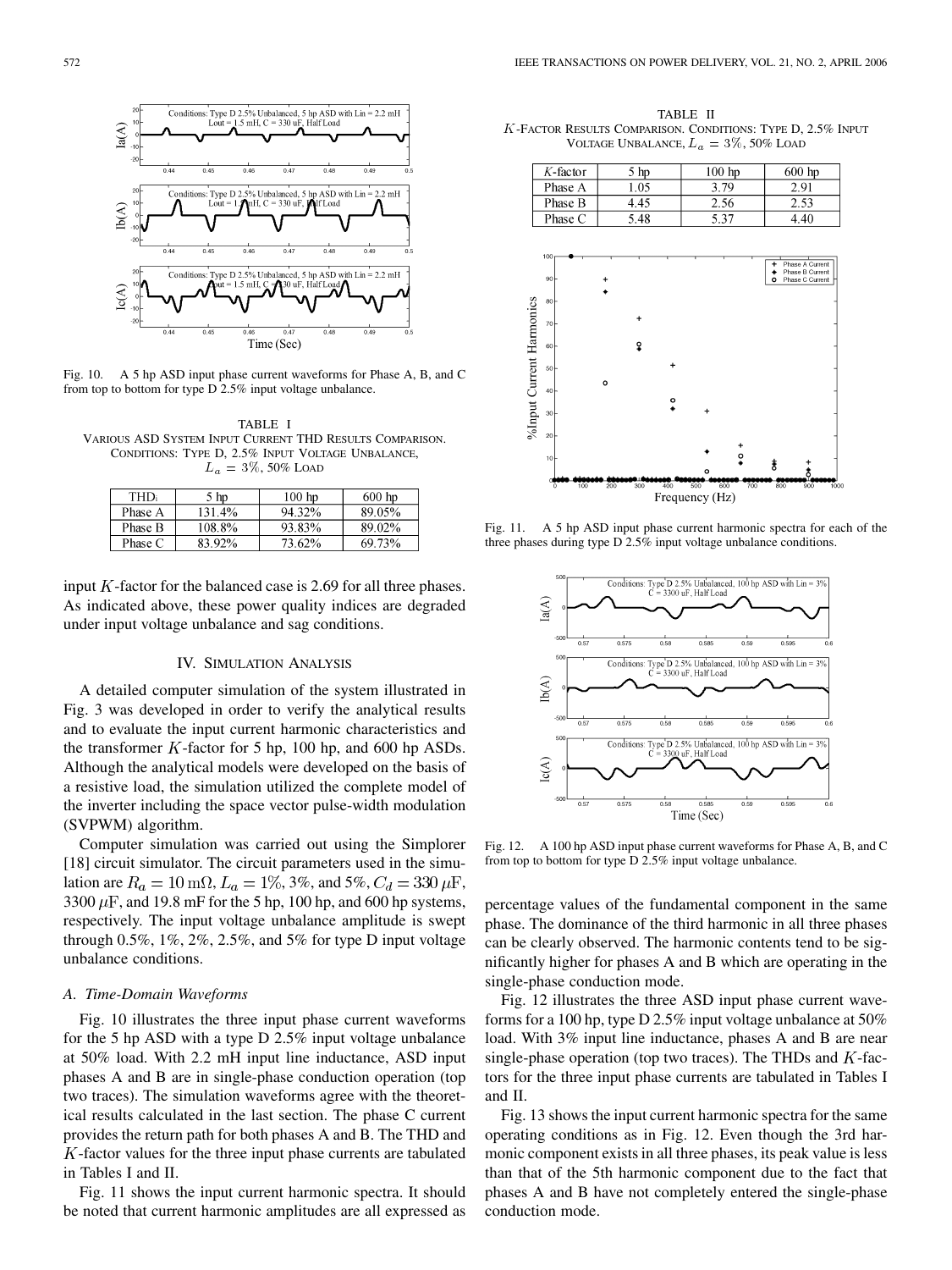

Fig. 13. A 100 hp ASD input phase current harmonic spectra for each of the three phases during type D 2.5% input voltage unbalance conditions.



Fig. 14. A 600 hp ASD input phase current waveforms for Phase A, B, and C from top to bottom for type D 2.5% input voltage unbalance.

Fig. 14 illustrates the three input phase current waveforms for a 600 hp, type D 2.5% input voltage unbalance at 50% load. With 3% input line inductance, phases A and B are no longer in single-phase operation (top two traces). The THDs and  $K$ -factors for the three phase currents are tabulated in Tables I and II.

Fig. 15 shows the input current harmonic spectra for the same conditions as in Fig. 14. The third harmonics exist in all three phases as long as the input voltages are unbalanced. The various harmonic values are lower than their counterparts in the 100 hp example, due partly to the fact that the 600 hp system has different line inductance and dc bus capacitance values. As a result, the dynamics of the system are changed according to the solutions in (9) and (10).

The three phase current THDs for 5 hp, 100 hp and 600 hp ASDs are summarized in Table I. Since the parameters of line impedance, dc bus capacitance and load conditions are different, the smaller hp ASD tends to have higher input current THDs. In all cases, the less continuity in phase C current results in a lower total harmonic distortion in that phase. The three phase currents have unequal RMS values, thus the K factors are not the same for all phases.

The transformer  $K$ -factors for 5 hp, 100 hp, and 600 hp ASDs are summarized in Table II. The three phase currents have unequal RMS values, thus the  $K$ -factors are not the same for all



Fig. 15. A 600 hp ASD input phase current harmonic spectra for each of the three phases during type D 2.5% input voltage unbalance conditions.



Fig. 16. Input phase current THD and  $K$ -factor versus input voltage unbalance and input inductance for a 5 hp ASD system.

phases. The results show that the  $K$ -factor is not a function of power levels.

The studies in this paper not only apply to a single 100 hp or 600 hp ASD system, but are also valid for multiple ASDs totaling 100 hp or 600 hp in a power distribution network.

#### *B. Trend Analysis*

As type D input voltage unbalance is swept from 0.5% to 5%, the upper plot of Fig. 16 shows the highest input current THD values among the three input phases, with the input line inductance ranging from 1% to 5%, for a 5 hp ASD system. The highest current THD is always in phase A due to its severe discontinuity and lower amplitude. The phase A current finally extinguishes completely at 5% type D unbalance with 1% input inductance, while phases B and C are in single-phase conduction mode. These curves show that THD values tend to increase as the line inductance values decrease or the voltage unbalance percentage increases.

The lower plot of Fig. 16 shows the highest input distribution transformer  $K$ -factor value among the three phases as a function of the input voltage unbalance percentage for the 5 hp ASD system with three values of line inductance varying from 1% to 5%. The  $K$ -factor in each phase is different since the input voltage unbalance causes the input currents to become unbalanced. The  $K$ -factor is a strong function of input inductance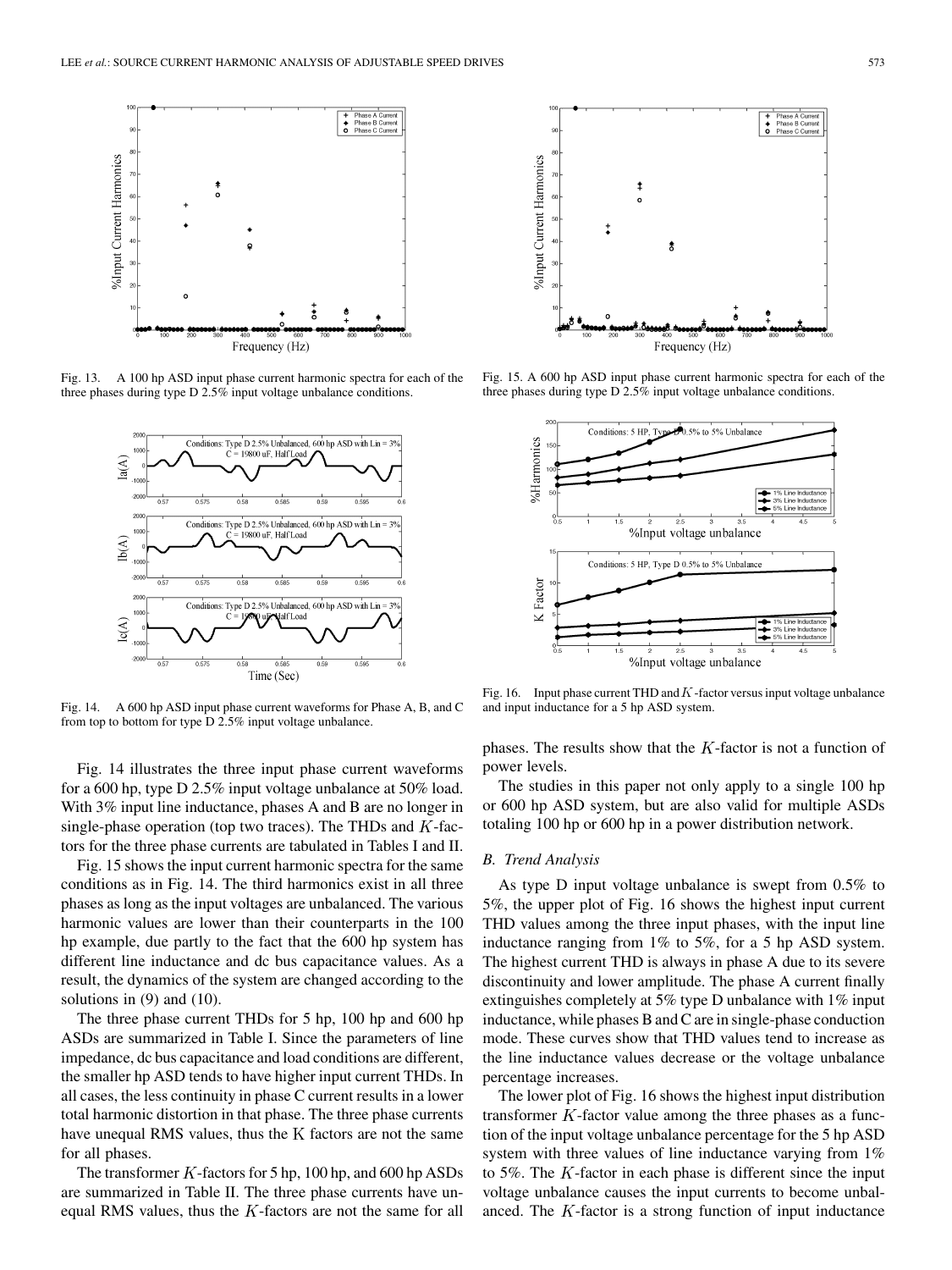

Fig. 17. Input phase current THD and  $K$ -factor versus input voltage unbalance and input inductance for a 100 hp ASD system.



Fig. 18. Input phase current THD and  $K$ -factor versus input voltage unbalance and input inductance for a 600 hp ASD system.

values. The  $K$ -factor increases significantly as the input inductance value decreases.

As the type D input voltage unbalance is swept from 0.5% to 5%, the upper plot of Fig. 17 shows the highest input current THD value among the three input phases for a 100 hp ASD system, with the input line inductance ranging from  $1\%$  to  $5\%$ . The dc bus capacitance value is 3300  $\mu$ F and the load is 50%. The gap between the input current THD values for the 3% and 5% line inductance traces is narrowed in comparison to the 5 hp case. The THD values with 1% input inductance are much higher.

The lower plot of Fig. 17 shows the highest  $K$ -factor value among the three input phases as a function of the input voltage unbalance percentage for the same 100 hp ASD system as the input line inductance varies from  $1\%$  to 5%. The K-factor values tend to increase for smaller input line inductance values. The  $K$ -factor is defined in such a way that it equals one for linear loads and it is as high as 16 in the studies here for the nonlinear ASD systems.

Fig. 18 shows the same two plots of input current THD and -factor values as in Figs. 16 and 17 for the 600 hp ASD system. The 600 hp ASD parameters are the same as indicated earlier. The THD profiles for the 100 hp and 600 hp systems are very similar. Consistent with the results for the 5 hp and 600 hp



Fig. 19. Experimental test configuration.



Fig. 20. Experimental waveforms of three input phase currents for a 5 hp ASD during type D 2.5% voltage unbalance conditions.

ASDs, the  $K$ -factor values are higher for smaller input line inductance case. Similarly, the  $K$ -factor values do not change significantly as the input voltage unbalance varies for the 3% and 5% line inductance cases.

#### V. EXPERIMENTAL RESULTS

Within the range of the simulation conditions, the specific case consisting of a 2.2 mH input line inductance (1.5%) under 2.5% type D unbalanced input voltage conditions is verified experimentally using a 5 hp, 4-pole, 460 V, 60 Hz ASD and a dynamometer test bed. The test configuration is illustrated in Fig. 19, including a programmable voltage sag generator, a drive isolation transformer, the ASD under test, and a 5 hp induction machine. In addition, the dynamometer includes a load machine excited by a four-quadrant ASD, and a Labview-based computer system designed to provide data acquisition, monitoring, and control functions.

The 5 hp ASD system was operating under 50% load, as in the theoretical and simulation analysis. Fig. 20 provides the captured input three phase current waveforms under type D 2.5% input voltage unbalance conditions. As shown earlier in the theoretical and simulation analysis, phases A and B are in singlephase operation, while phase C provides the current return path for phases A and B currents.

The RMS values of phases A, B and C from the experiment current waveforms are 1.04 A, 4.86 A and 5.06 A, compared to 1.86 A, 4.79 A and 5.13 A in the simulation results for the 5 hp system under the same test conditions in Fig. 10. The agreement is generally very good, particularly for phases B and C.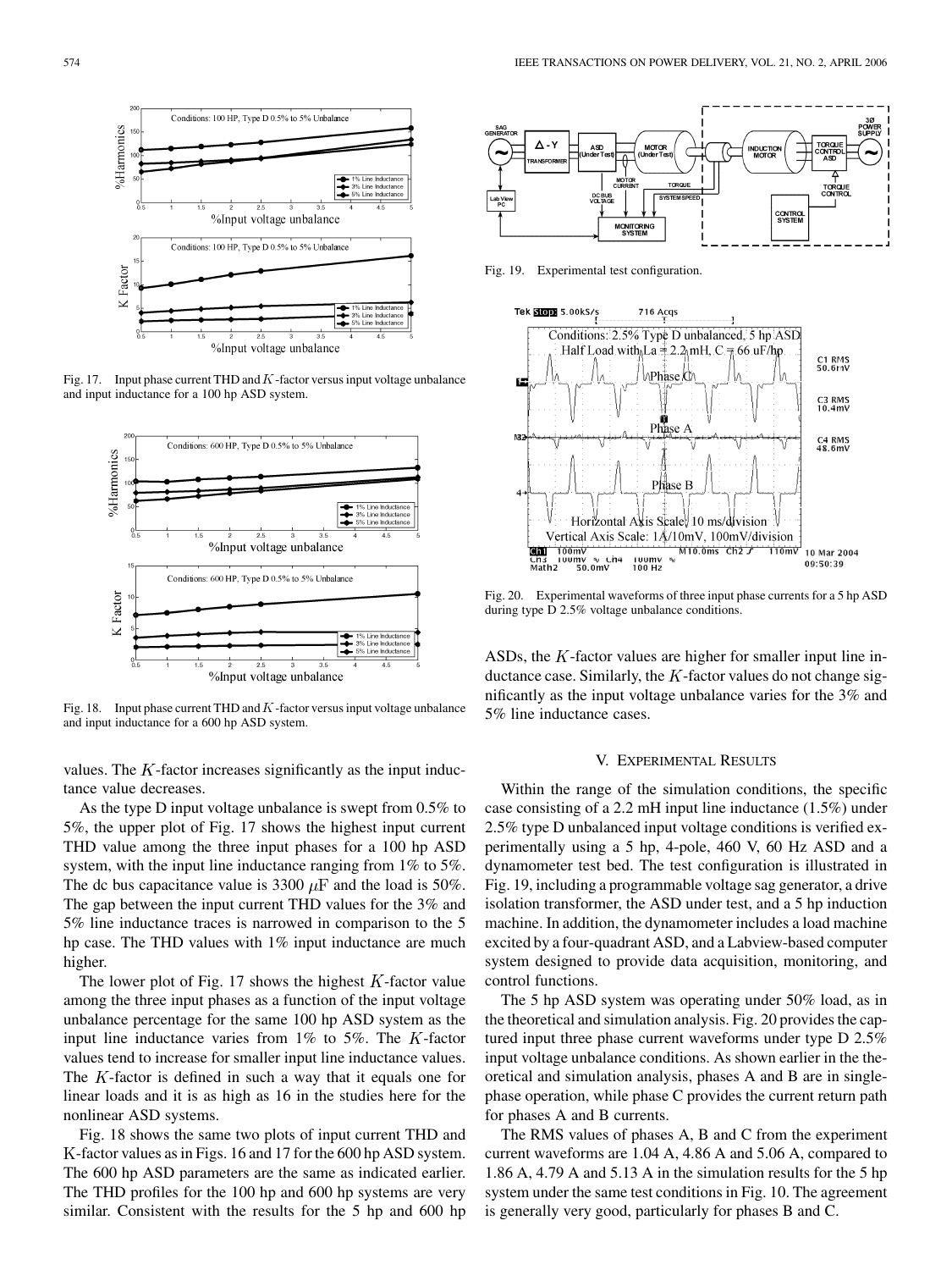<span id="page-8-0"></span>

Fig. 21. Experimental spectrum of phase A input current and harmonic measurements for a 5 hp ASD during type D unbalance test.



Fig. 22. Experimental spectrum of phase B input current and harmonic measurements for a 5 hp ASD during type D unbalance test.



Fig. 23. Experimental spectrum of phase C input current and harmonic measurements for 5 hp ASD during type D unbalance test.

Figs. 21–23 present the harmonic spectra of the input currents and the total harmonic distortion (estimated using 21 harmonics) for phases A, B and C, respectively. The strong presence of the 3rd harmonic content in all three of the phase currents is clear from these spectra. Such uncharacteristic triplen harmonics can present problems in many field applications where only 5th and 7th harmonic filters are typically installed for power quality improvement.

A comparison of the input current THD obtained using theoretical analyzes, simulation results, and experimental measurements is presented in Table III. The measured input current THDs for the 5 hp ASD are in the good agreement with the theoretical analysis and the simulation results. No entry is made for phase C in the Theory column because it is not operating in true single-phase mode that was the basis for the theoretical calculations.

TABLE III 5 HP ASD SYSTEM INPUT CURRENT THD RESULTS COMPARISON. CONDITIONS: TYPE D, 2.5% INPUT VOLTAGE UNBALANCE,  $L_a = 1.5\%$ , 50% LOAD

| <b>THD</b> | Theorv  | Simulation | Experiment |
|------------|---------|------------|------------|
| Phase A    | 1 2 2 1 | 1314       | 133.6      |
| Phase B    | 109.4   | 108.8      | 1044       |
| Phase C    | -       |            |            |

Verification tests have not been performed for the 100 hp and 600 hp ASD systems. Nevertheless, the authors believe that the very good agreement between theoretical analysis, simulation, and experimental results for the 5 hp ASD provides a basis for confidence in the validity of the predicted results for the 100 hp and 600 hp ASD systems.

#### VI. CONCLUSIONS

Closed-form solutions for the ASD dc bus voltage and input ac line currents during unbalance or sag events have been used to critically evaluate the ASD performance in power distribution systems. The theoretical analysis in this paper is based on a practical ASD model with both finite line impedance and finite dc bus capacitance, avoiding simplifying assumptions of past investigations.

Complete ASD simulation models have been developed by implementing space vector pulse width modulation (SVPWM) for the inverter operation. Extensive simulations have been conducted for 5 hp, 100 hp and 600 hp ASDs in typical power distribution systems. Key effects on input current waveform qualities, harmonic distortion, and distribution transformer  $K$ -factors under input voltage unbalance and sag conditions have been investigated.

To verify the theoretical and simulation results, an experimental setup including a dynamometer and data acquisition system were established and the results have been presented for a 5 hp ASD system.

 $K$ -factor-rated transformers are units that have been designed with sufficient capacity to cope with the additional heating effect caused by the presence of harmonic currents. This paper has quantified the impact of voltage unbalance conditions on input current  $K$ -factor values in order to assist the selection of the proper transformers for cost and safety in ASD power distribution systems.

#### **REFERENCES**

- [1] M. H. J. Bollen, *Understanding Power Quality Problems Voltages and Interruptions*. New York: IEEE Press, 1999.
- [2] D. O. Koval, R. A. Bocancea, K. Yao, and M. B. Hughes, "Canadian national power quality survey: Frequency and duration of voltage sags and surges at industrial sites," *IEEE Trans. Ind. Appl.*, vol. 34, no. 5, pp. 904–910, Sep./Oct. 1998.
- [3] C. J. Melhorn and M. F. McGranaghan, "Interpretation and analysis of power quality measurements," *IEEE Trans. Ind. Appl.*, vol. 31, no. 6, pp. 1363–1370, Nov./Dec. 1995.
- [4] "The Cost of Power Disturbances to Industrial and Digital Economy Companies," EPRI, Palo Alto, CA, EPRI Executive Summary 1 006 274.
- [5] D. Sabin, "An Assessment of Distribution System Power Quality, Volume. 2: Statistical Summary Rep.,", Palo Alto, CA, EPRI Final Rep. TR-106 294-V2, 1996.
- [6] J. L. Duran-Gomez, P. N. Enjeti, and B. O. Woo, "Effect of voltage sags on adjustable speed drives – A critical evaluation and approach to improve its performance," in *Proc. 14th Annu. Applied Power Electronics Conf. Expo.*, vol. 2, Mar. 14–18, 1999, pp. 774–780.